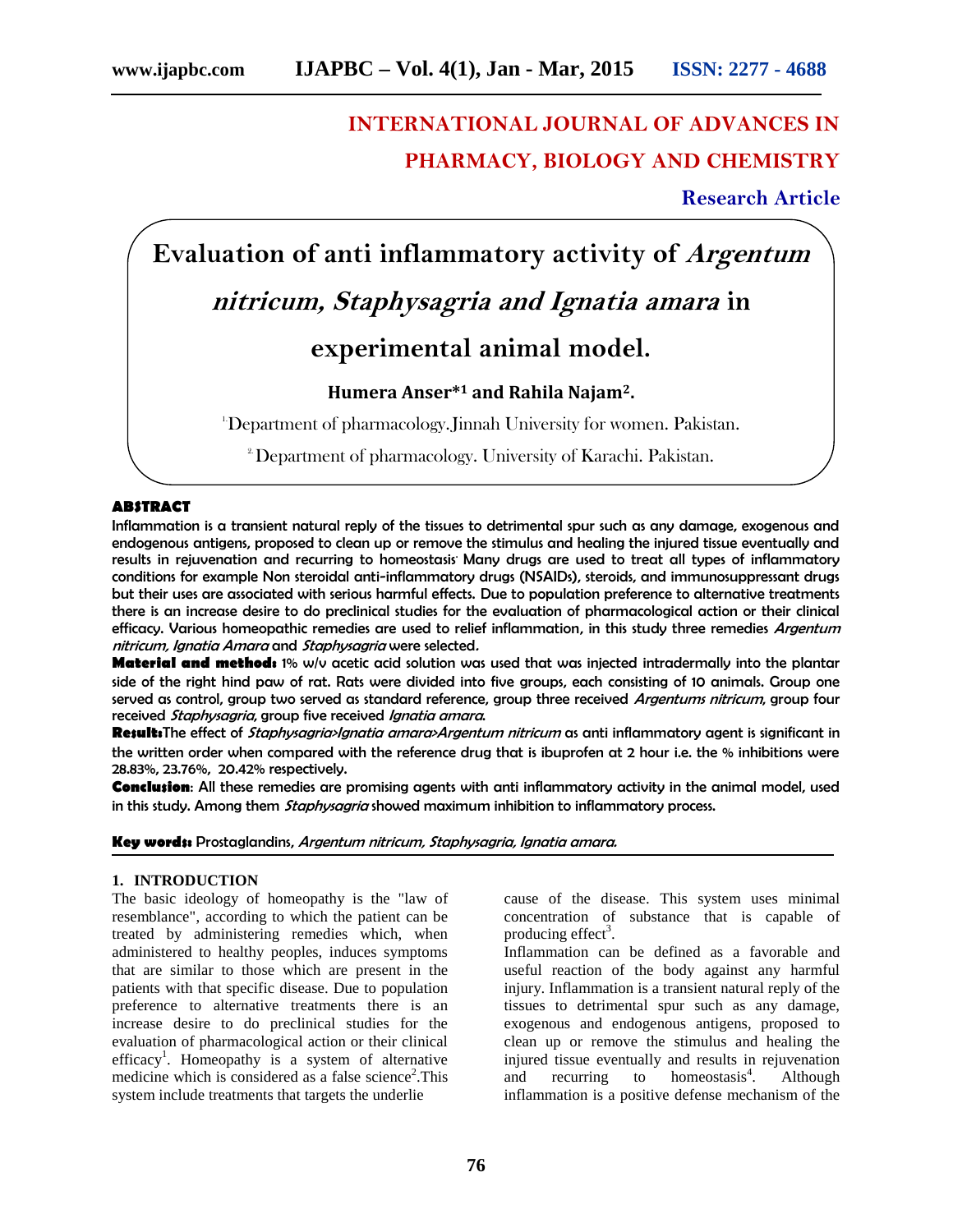body, several disorders are caused by inflammation that persist for long period of time, for example pain, Diabetes mellitus, allergies, atherosclerosis, obesity and cancer. Furthermore, inflammation is the leading cause that may lead to chronic diseases.<sup>5,6</sup>

Many drugs are used to treat all types of inflammatory conditions for example Non steroidal anti-inflammatory drugs (NSAIDs), steroids, and  $immunosuppression$  drugs<sup>7</sup> but their uses are associated with serious harmful effects like ulcer formation<sup>8</sup>, angioedema, liver failure, headache, anemia due to hemolysis, hyperglycemia, bones fracture, problems that may results from immune suppression $^{9}$ Taking into consideration all the possible adverse effects of these drugs limit their use for long-term. Complementary and alternative medicines are generally thought to be safe and are constantly being used for their anti-inflammatory potential $^{10}$ .

Various homeopathic remedies are used to relief inflammation for example *Arnica Montana, Atropa belladonna, Hamamelis virginiana<sup>11</sup>* . *Argentum nitricum* is very effective for the inflammation of  $eyes<sup>12</sup>$ . Conjunctiva turns pink or red in color, eye lids became swollen and become sticky in the morning. This remedy is also indicated in corneal ulceration and opacity usually found in patients suffering from gonorrhea $^{13}$ .

The use of *Argentum nitricum* has been proven in the history as disinfectant and bactericide since the Alexander invaded India. It is distributed widely in all tissues of human body in the range of 0.002-0.008  $\mu$ g/g w/w<sup>14.</sup> It is also used to treat cutaneous warts<sup>15</sup>. It is used as an antimicrobial agent and effective against infections caused by  $E_{\text{.}}$  Coli<sup>16</sup>. In dentistry the dentist use swabs soaked in *Argentum nitricum* for the treatment of mouth ulcer and throat ulceration17.*Argentum nitricum* is also useful in asthenopia (eye strain), in ulceration of uterine cervix also useful in nephralgia from kidney congestion or due to renal calculi passage through the ureter $^{18}$ .

*Ignatia Amara* (strychnos Ignatia) is a large climbing shrub growing in Philippine island and in china. It contain strychnine chemically it is similar to nux vomica but differ in symptom. It is a spinal remedy, and prescribed to those who suffer from melancholia, headaches. Ignatia amara causes increased excitability and useful in spasm, in labor spasm, in convulsions, in dyspepsia, in proctalgia, in hemorrhoids after labor, in sore throat, in stomach  $c$ ramps $^{19}$ .

*Staphysagria* (Delphinium staphysagria) belongs to family Ranunculaceae. Whole plant parts i.e. leaves, stem and roots contain plant alkaloid delphinine, which is structurally similar to aconitine that is an allosteric modulator of voltage gated sodium channel.

Its use in post coital cystitis has been documented $2<sup>1</sup>$ . *Staphysagria* is also useful in joint pain that usually appears due to tenderness, injured, immobile limbs. *Staphysagria* is also recommended by homeopaths for the treatments of Styes, teething problem, Blepharitis, Psorisis, hemmorhoids. $^{22}$ 



Figure  $\overline{I}^{20}$ **Staphysagria**

#### **2.MATERIAL AND METHOD 2.1 Animal selection:**

Adult albino rats (both sexes), weighing  $150 - 200$  g were used for anti-inflammatory activity. The animals were housed two animals in one cage in a room maintained at  $25 \pm 2$ °C, temperature and relative humidity of 55-65%and were maintained under a 12 hours light / dark cycle i.e. light on from 08.00 a.m to 08.00 p.m in the animal house of the Department of Pharmacology, University of Karachi. The animals were given standard diet and had free access to clean and purified drinking water but the animals were deprived of food overnight, before the experiment. 10 animals were used in each group.

Animals were handled as per specification provided in Helsinki Resolution 1964 and the study was approved by our Board of Advanced Studies and Research vide Resolution No.10(50).

#### **2.2 Animals model**:

The anti-inflammatory activity was studied using acetic acid induced paw edema. For making the model of inflammation 1% w/v acetic acid solution was used that was injected intradermally into the plantar side of the right hind paw of rat. Rats were divided into five groups, each consisting of 10 animals. Group one served as control, group two served as standard reference, group three received *Argentums nitricum,* group four received *Staphysagria*, group five received *Ignatia amara*. This model is used to check the anti-inflammatory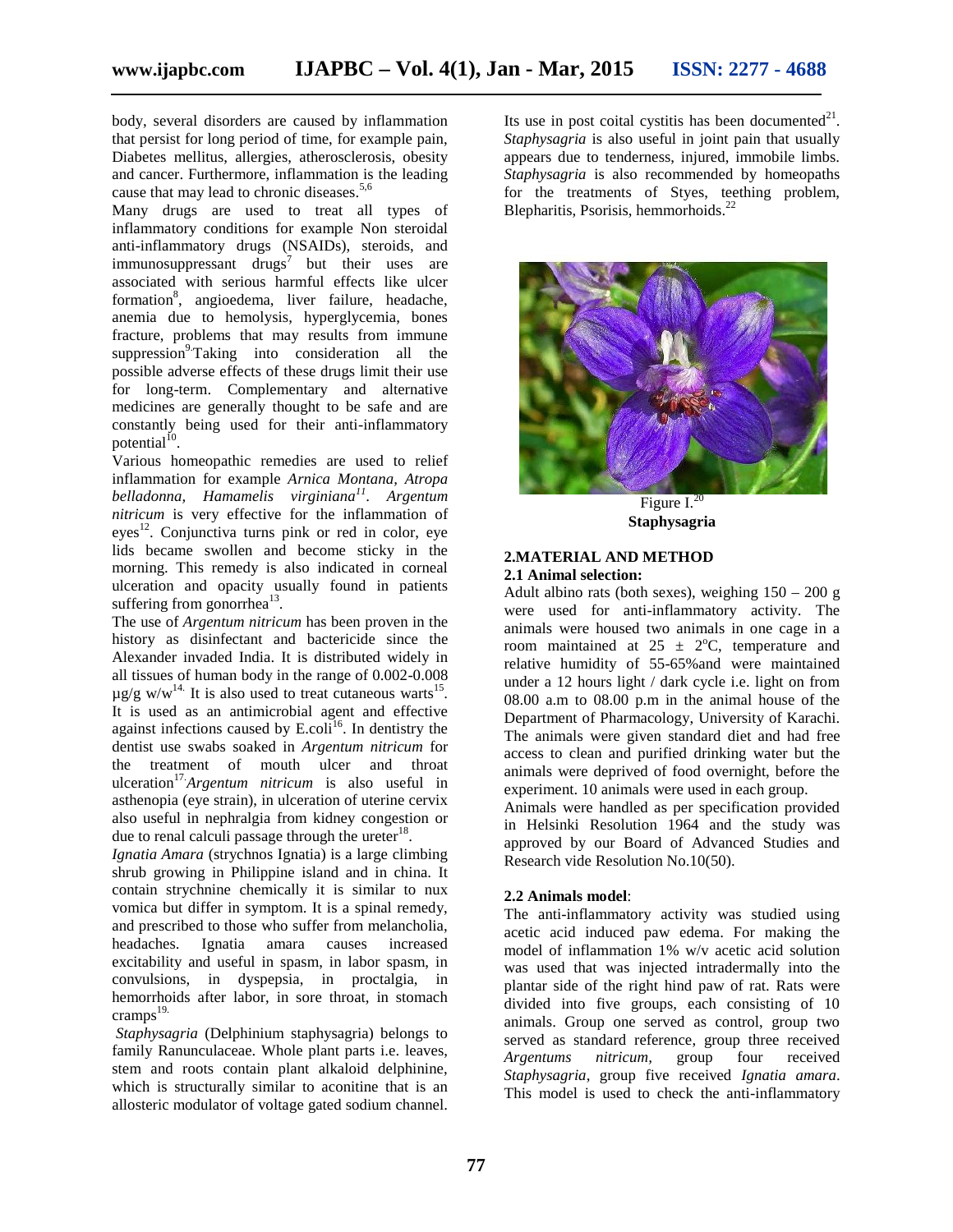activity of  $NSAIDs<sup>23</sup>$ . Acetic acid induces the activation of arachidonic acid cascade, ultimately resulting to the formation of inflammatory mediators (Thromboxane, prostaglandins) that in turn increases vascular permeability leading to edema and pain. Ibuprofen is used as a standard drug, a potent NSAID and COX1 and COX2 inhibitor.

#### **2.3 Remedies:**

This study was designed to discover the effects of homeopathic remedies on acute inflammation model via induction of paw edema in the rat. In this study three remedies *Argentum nitricum, Staphysagria, Ignatia amara* of 30 C potency were selected. The standard drug used was ibuprofen. All drugs were administered orally, 0.1ml of 1% w/v solution of acetic acid was injected subcutaneously in the sub plantar region of hind paw of rats.

The potency selected because literature survey showed that these remedies range from 30-200 C and even 30 C potency had shown effects in treatment of purulent ophthalmia, in acute inflammation of conjunctiva, in corneal ulceration and in peptic ulcer as well as this potency has a benefit of once daily dosing of the respective remedies<sup>12,24,25.</sup>

#### **2.4. Dosing**:

The anti inflammatory activity was studied using acetic acid induced paw edema test. The test remedies i.e. *Argentums nitricum, Staphysagria, and Ignatia amara,* water and ibuprofen were administered orally to the rats. Homeopathic remedies were diluted and these homeopathic remedies were administered 30 minutes prior to induction of paw edema. 0.1 ml of diluted homeopathic remedies were administered orally by using feeding syringes to the rats. The dose of ibuprofen administered was according to the body weight for anti-inflammatory activity as a reference drug in the dose of 400 mg, it was also administered orally to the animals prior to paw edema induction.

The paw edema was recorded using plethysmometer (Ugo basile, Italy) at different time intervals i.e. paw size before administration of acetic acid (time0=baseline), paw edema immediately after administration of acetic acid, then after 1,2,3,4 hours respectively for each rat.

#### **2.5. Determination of paw edema by plethysmometer**.

The paw edema is measured by using plethysmometer (Ugo basile Italy). The paw was immersed in the measuring tube, the displacement of water occurred into the second tube, this water displacement is sensed by platinum electrodes. The Control Unit of Plethysmometer detects the changes in conductance and transmits an output signal to the digital display indicating the volume displacement measured (0.01 ml resolution). The activity was measured as % inhibition calculated by using formula mentioned below<sup>26</sup>.

The percentage inhibition of inflammation was calculated from the expression:

% inhibition = 
$$
DO - Dt/DO \times 100
$$
.

where D0 was the average inflammation (hind paw edema) of the control group at a given time; and Dt was the average inflammation of the drug treated (that is, reference drug for example Ibuprofen or test drug for example *Argentum nitricum)* rats at the same  $time^{27,28}$ .

#### **2.6. Statistical analysis:**

All the data is presented as Mean±S.D. (n=10). Statistical analysis was performed using One Way Analysis Of Variance (ANOVA) followed by post hoc test Multiple comparisons. All the analysis were performed using Social Sciences version 20 (SPSS,Inc.,Chicago,IL,USA).

#### **3. RESULTS**

The anti-inflammatory effect of *Argentum Nitricum, Staphysagria, Ignatia Amara*, acetic acid induced paw edema in rats is given in table 1 and shown in graph 1. The results indicated as percentage inhibition of edema in rats paw.

All test remedies that is *Argentum Nitricum, Staphysagria, Ignatia Amara* given to the rats according to the animal weight have the varying degree of anti inflammatory effect as compared to the control and reference (standard) drug Ibuprofen.

The results showed that *Argentum nitricum,* showed percent inhibition of edema which were 2.83% at 1 hour, 20.42% at 2 hour, 9.92% at 3 hours, 10.27% at 4 hour as compared to reference drug.

*Staphysagria* showed percent inhibition of edema 10.77% at 1 hour, 28.83% at 2 hour, 9.92% at 3 hour, 8.27% at 4 hour as compared to reference drug.

.*Ignatia Amara* showed percent inhibition that is 21.64% at 1 hour, 23.76% at 2 hour where as at 3 and 4 hours the results were insignificant as compared to reference drug.

The reference drug Ibuprofen showed highly significant results at similar time intervals with percentage inhibition of edema 30.09% at 1 hour, 37.05% at 2 hour, 16.17% at 3 hour, 15.33% at 4 hour.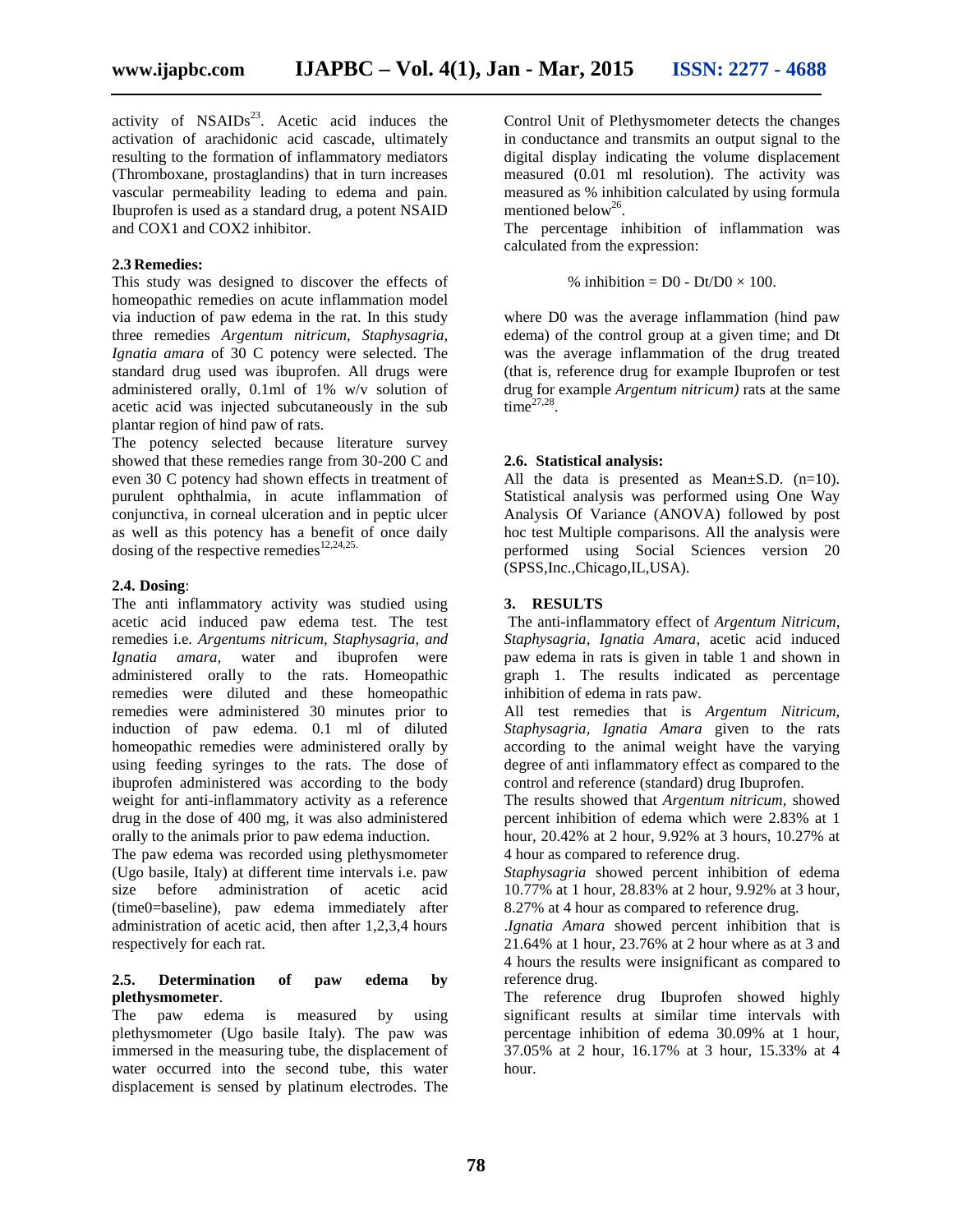

Inflammatory cascade

**Table 1 Anti inflammatory activity of drugs** *Argentum nitricum, Staphysagria, Ignatia amara* **and Ibuprofen in comparison with control.**

| <b>Drugs</b><br><b>Groups</b> | <b>Before acetic acid</b><br>treatment<br>(displacement in ml)<br>$(\text{mean}\pm S\textbf{D})$ | After acetic acid<br>administration<br>(displacement in ml)<br>$(\text{mean}\pm S\textbf{D})$ | inhibition          | Percent inhibition of edema |                 |               |                |
|-------------------------------|--------------------------------------------------------------------------------------------------|-----------------------------------------------------------------------------------------------|---------------------|-----------------------------|-----------------|---------------|----------------|
|                               |                                                                                                  | 0 hour                                                                                        |                     | 1hr                         | 2 <sub>hr</sub> | 3hr           | 4hr            |
| Control                       | $3.5600 \pm 0.488$                                                                               | $3.911 \pm 0.736$                                                                             | per                 |                             |                 |               |                |
| Argentum nitricum             | $3.5030 \pm 0.327$                                                                               | $4.1485 \pm .377$                                                                             | æ                   | $2.83%***$                  | $20.42\%$ ***   | $9.92\%$ (IS) | $10.27\%$ (IS) |
| Staphysagria                  | $3.073 \pm 0.24$                                                                                 | $4.5 \pm 0.19$                                                                                | $\sin$              | $10.77\%$ ***               | 28.83%*         | $9.19\%$ (IS) | $8.18\%(IS)$   |
| Ignatia amara                 | $2.926 \pm 0.33$                                                                                 | $4.36 \pm 0.355$                                                                              | $_{\rm{ults}}$<br>3 | $21.64\%$ (IS)              | 23.76%***       | $-9.19***$    | $-10.80***$    |
| Ibuprofen                     | $3.61 \pm 0.205$                                                                                 | $3.9270 \pm 623$                                                                              | ≃                   | 30.09%***                   | 37.05%***       | $16.17\%$ *** | 15.33%**       |

\*p≤0.05 significant,

\*\*p≤0.01 moderately significant,

\*\*\*p≤0.001 highly significant,

 $IS =$  Insignificant.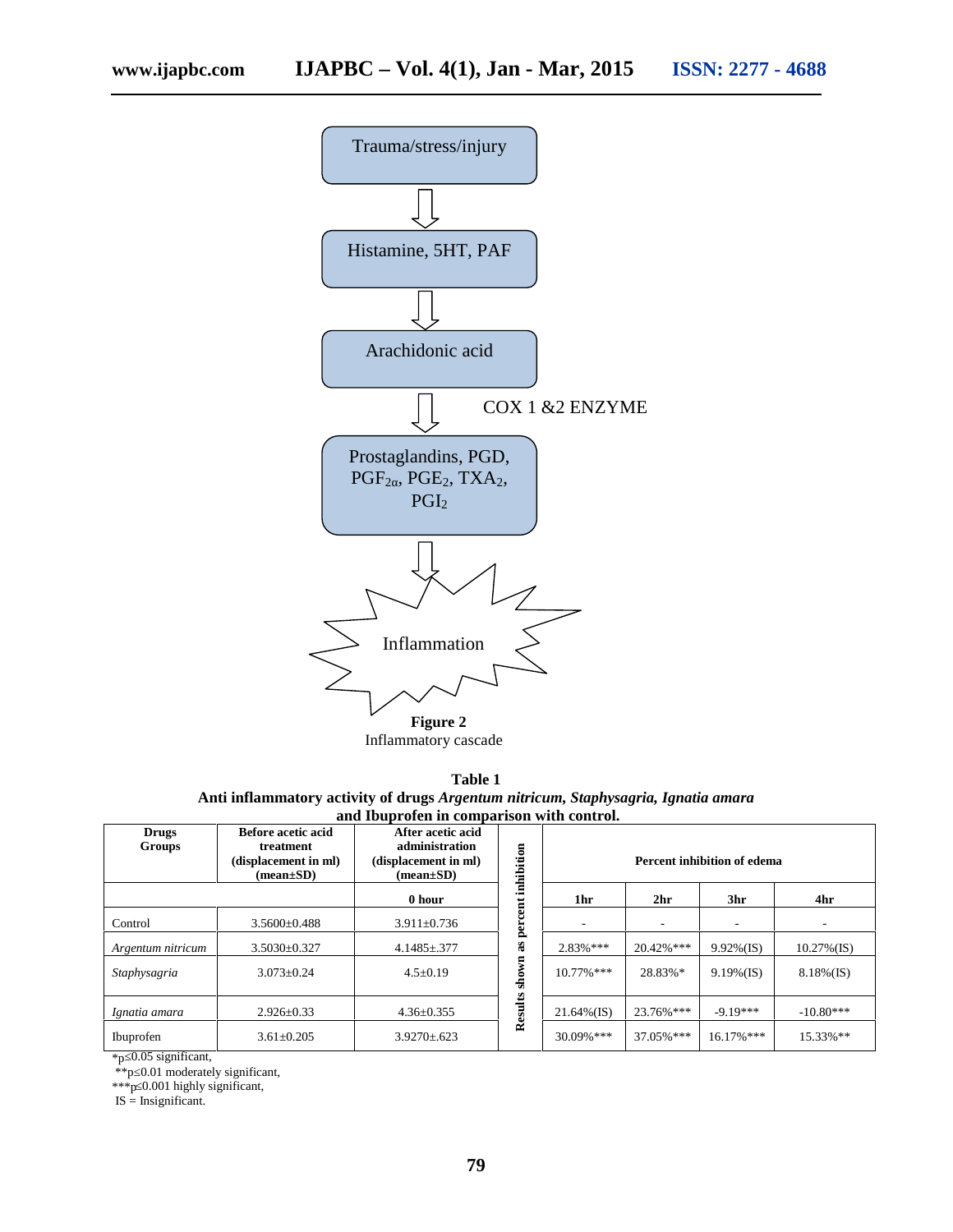

#### **GRAPH 1**

**Antiinflammatory activity of** *Argentum nitricum, Saphysagria, Ignatia amara* **and ibuprofen in comparison ofin with control.**

Post hoc Tukey & LSD test were applied which showed that Ibuprofen compared with control Post hoc Tukey & LSD test were applied which<br>showed that Ibuprofen compared with control<br>showed highly significant results  $(p \le 0.001)$  while *Argentum nitricum* (p≤0.001) and *Staphysagria nitricum* $(p=0.001)$  also showed highly significant results. *Ignatia amara* showed insignificant results when *Ignatia amara*compared with standard (Ibuprofen) at 1 hour. compared with standard (Ibuprofen) at 1 hour.<br>Post hoc Tukey & LSD test were applied which

showed that Ibuprofen, *Argentum nitricum, Ignatia amara* showed highly significant results ( $p \le 0.001$ ) while *Staphysagria* showed significant results that is  $(p \le 0.05)$  when compared with standard drug at 2 hour. hile *Staphysagria* showed significant results the  $\leq$ 0.05) when compared with standard drug our.<br>so thoc Tukey & LSD test were applied vowed that Ibuprofen showed highly significant

Post hoc Tukey & LSD test were applied which showed that Ibuprofen showed highly significant results (*p≤0.001*) and *Ignatia amara* showed highly (*p*) *amara*highly significant increase in paw size ( $p$  0.001) at 3 hours. *Argentum nitricum and Staphysagria* showed *Staphysagria* insignificant results at 3 hour when compared with standard drug. aphysagria showed significant results that is<br>
when compared with standard drug at 2 % inhibitions were 28.83%, 23.76%, 20.42%<br>
respectively.<br>
c Tukey & LSD test were applied which<br>
that Ibuprofen showed highly significant

Post hoc Tukey & LSD test were applied which showed that Ibuprofen showed moderate significant results when compared with control  $(p \le 0.01)$  while<br>*Argentum nitricum*, and *Staphysagria* showed and *Staphysagria* showed insignificant results but *Ignatia Amara* showed highly significant increase in paw size  $(p \le 0.001)$ when compared with standard drug. test were applied which<br>
bout bout of Tukey & LSD test were applied which<br>
compared with control showed that luburofen showed moderate significant<br>
tresults ( $p \le 0.001$ ) while<br>
0.001) and *Staphysagria*<br> *Argentum nitric* 

The effect of *Staphysagria>Ignatia amara>Argentum nitricum* as inflammatory agent is significant in the written order when compared with the reference drug that is ibuprofen at 2 hour i.e. the % inhibitions were 28.83%, 23.76%, 20.42% respectively.

The maximum effect caused by Staphysagria was 28.83% inhibition of the acetic acid induced rats paw edema at 2 hour when compared with Ibuprofen.

#### **4. DISCUSSION**

This study was designed to determine the anti inflammatory activity of homeopathic remedies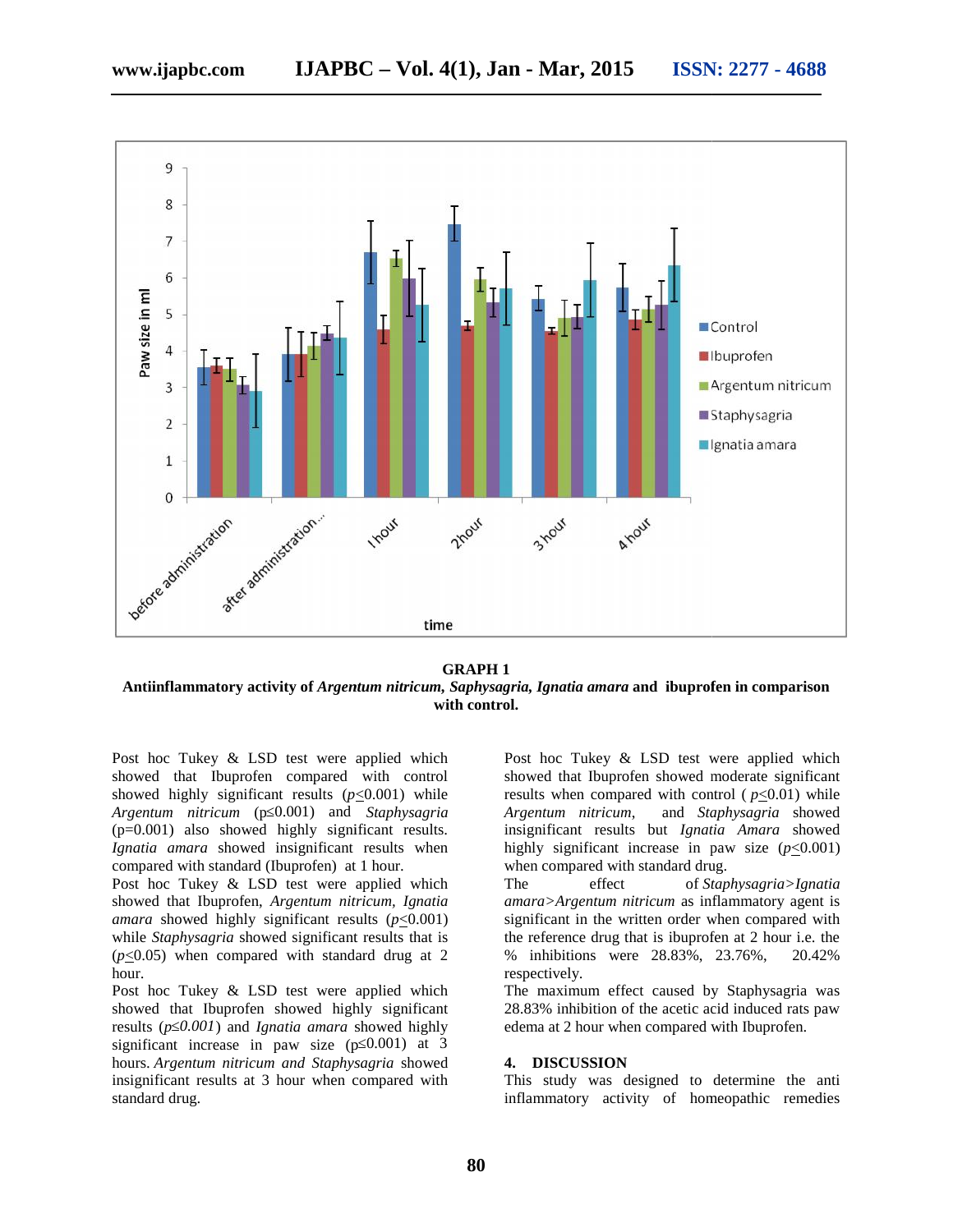(*Argentum nitricum, Staphysagria, Ignatia amara)* on acetic acid induced inflammation in the rat paw and their effects were compared with reference drug Ibuprofen.

Acetic acid induces inflammation in the body tissues with the release of inflammatory mediators in two phases. Histamine, 5HT, PAF are released in early phase (time duration 90-180 min) while in late phase Prostaglandins, kinins, proteases, lysosomes are released.29,30 The free radicals synthesis, PGs synthesis (PGE<sub>2</sub>, PGF<sub>2</sub>), TNF-, IL1, IL2 induces inflammation and nociception through nociceptors stimulation.<sup>31</sup>They may also stimulate iNOS and  $COX$   $2^{32,33}$  that ultimately increases the oxidonitrosative stress in inflamed rat paw.

Most of the NSAIDs are effective in late phase of inflammation where they suppress the COX 2 expression and in turn decreases the PGs synthesis.<sup>34,35</sup> All test remedies showed very significant anti inflammatory activity in the early phase of inflammation (i.e.1st and  $2<sup>nd</sup>$  hour). In the late phase the anti inflammatory efficacy was found insignificant (Table 1, Graph 1). *Argentum nitricum, Staphysagria and Ignatia amara* showed maximum % Inhibition after 2 hour of inflammation induction in comparison with control but the anti inflammatory activity was found less than as compared to Ibuprofen.

All of these three test remedies have potential to decrease the release of inflammatory mediators at an early phase than as compared to late phase where NSAIDs works better to suppress COX 2 expression as well as PGs synthesis.

#### **5. CONCLUSION**

All these remedies are promising agents with anti inflammatory activity in the animal model, used in this study. Among them *Staphysagria* showed maximum inhibition to inflammatory process. The mechanism of these drug is proposed on the basis of knowledge of inflammatory cascade. Hence further studies at molecular level are required for a better understanding of exact mechanism and site of action of these remedies.

#### **6. REFERENCES**

- 1. Conforti A, Bellavite P, Bertani S, Chiarotti F, Menniti-Ippolito F, Raschetti R. Rat models of acute inflammation: a randomized controlled study on the effects of homeopathic remedies. BMC Complement Altern Med, 2007; 17:7:1.
- 2. Raimo Tuolema Science, Protoscience, and Pseudoscience. Joseph C. Pitt Marcello Pera(ED) . Rational Changes in Science. 1987; Part I: 83-101. DOI 10.1007/978-94-

009-3779-6\_4 Print ISBN 978-94-010-8181- 8.

- 3. Hahnemann CFS: Organon of medicine. Edited by Joseph. 1994. Reves from the  $5<sup>th</sup>$ and  $6<sup>th</sup>$  edition(1842). Haifa: Homeopress Ltd.
- 4. Egger G, "In search of a germ theory equivalent for chronic disease," Preventing Chronic Disease.2012; 9: 1–7.
- 5. Mizuno Y., Jacob R. F., and Preston Mason R., "Inflammation and the development of atherosclerosis—effects of lipid-lowering therapy," Journal of Atherosclerosis and Thrombosis, 2011; 18( 5): 351–358.
- 6. CIHR Canadian Institutes of Health Research, "Inflammation in chronic disease initiative," 2012; http://www.cihrirsc.gc.ca/e/44070.html.
- 7. Su S, Wang T, Duan JA, Zhou W, Hua YQ, Tang YP, Yu L, Qian DW. "Antiinflammatory and analgesic activity of different extracts ofCommiphora myrrha" .Journal of Ethnopharmacology, 2011; 134( 2): 251–258.
- 8. Laine L., Smith R., Min K., Chen C., and Dubois R. W., "Systematic review: the lower gastrointestinal adverse effects of non-steroidal anti-inflammatory drugs," Alimentary Pharmacology and Therapeutics, 2006; 24( 5): 751–767.
- 9. Rodrigo L., De Francisco R., Pérez-Pariente J. M. et al., "Nimesulide-induced severe hemolytic anemia and acute liver failure leading to liver transplantation," Scandinavian Journal of Gastroenterology, 2002; 37( 11): 1341– 1343.
- 10. Tag H., Das A. K., and Loyi H., "Antiinflammatory plants used by the Khamti tribe of Lohit district in eastern Arunachal Pradesh, India," Natural Product Radiance, 2007; 6(4): 334–340.
- 11. Lussignoli S, Bertani S, Metelmann H, Bellavite P, Conforti A: Effect of Traumeel S, a homeopathic formulation, on bloodinduced inflammation in rats. Complement Ther Med 1999; 7: 225-230
- 12. Schaller, Ulrich C. and Klauss, Volker. "Is Credé's prophylaxis for ophthalmia neonatorum still valid?". Bulletin of the World Health Organization,2001; 79(3): 262–266. doi:10.1590/S0042- 96862001000300017.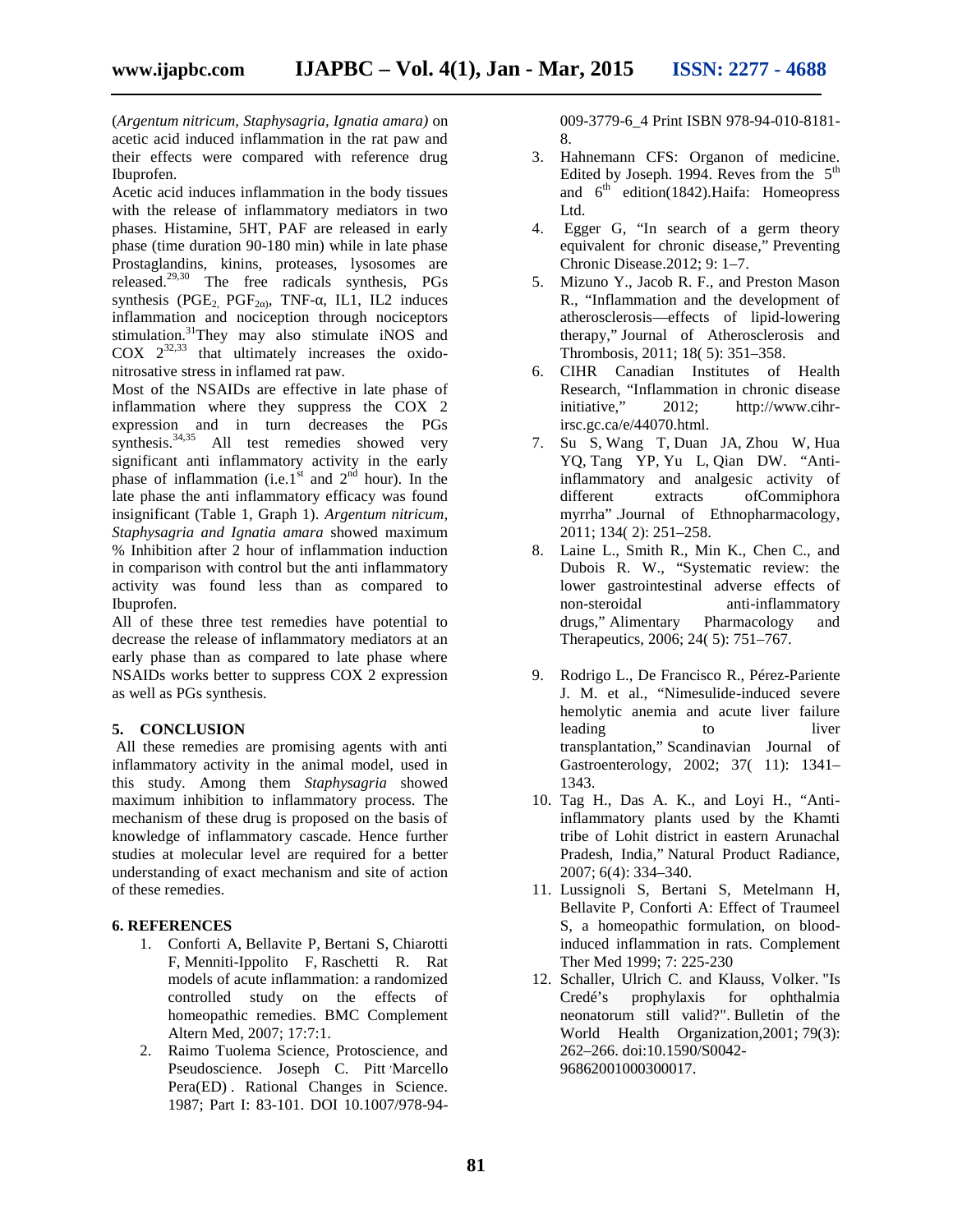- 13. Rawat PS. A homeopathic treatise on homeopathic help, Research and allied work –Part III, Homeopathy Ezine, 2011.
- 14. Ajit kulkarni. Argentum-The precious noble metal in homeopathy.Similima.com Everything on homeopathy , 2012. Retriwed from http://www.similima.com
- 15. Sterling, J. C.; Handfield-Jones, S.; Hudson, P. M.; British Association of Dermatologists (2001)."Guidelines for the management of cutaneous warts". British Journal of Dermatology, 2001; 144 (1):4 – 11.doi:10.1046/j.13652133.2001.04066.x. PMID 11167676. edition.
- 16. Zhao, G; Stevens, SE. "Multiple parameters for the comprehensive evaluation of the susceptibility of Escherichia coli to the silver ion". Biometals : an international journal on the role of metal ions in biology, biochemistry, and medicine, 1998; 11(1): 27 -32. doi:10.1023/A:1009253223055. PMID 9450315.
- 17. Manish Bhatia. Argentum Nitricum. Hpathy Ezine, January, 2010 retriewed from http://hpathy.com/e-books/lectures-on homeopathic-materia-medica/argentum nitricum/
- 18. Farrington E.A .n.d. homeopathic material medica by farrington.argentum nitricum retrievwd from http://www.vithoulkas.com/en/books study/online-materia-medica/2864 argentum-nitricum.html
- 19. William Boericke. Homeopathic material medica by William Boericke, M.D. presented by Medi –T. Ignatia Amara St Ignatius Bean, 1927; 9<sup>th</sup> edition. Retrived from

http://www.homeoint.org/books/boericmm/p reface.htm

- 20. Figure 1 (Retrieved from http://homeopathyplus.com.au/wp content/uploads/2013/02/379241\_56434334 0262112\_1203455128\_n.jpg)
- 21. Ustianowski P A. A clinical trial of staphysagria in post coital cystitis.Homeopathica, 1999. retrieved from http://homeopathy.ac.nz/full-text-articles/a clinical-trial-of-staphysagria-in-postcoital cystitis/.
- 22. Adolph Lippe.M.D. Text book of MATERIA MEDICA,1886; Publishers:AJ Tafel Constantine Hering.1877. Retrieved from

http://homeopathyplus.com.au/staphysagria)

- 23. Otterness IG, Bliven ML: Laboratory models for testing NSAIDs. In Non Steroidal Anti Inflammatory Drugs. Edited by Lombardino JG.Groto, Connecticut: John Wiley and Sons 1985;112-251.
- 24. Dr Bhasker Bandu Jhafnav, AT Homeopathy home. B, Jain Publishers, 1997; ISBN: 81-8056-286-7. Book code B- 3959.
- 25. Ratja scheutt. Francisco X. Eizayaga and the Layer Approach to Homeopathy. ;.Retrieved from http://hpathy.com/homeopathy papers/francisco-x-eizayaga-and-the-layer approach-to-homeopathy/
- 26. Tanko, Y , Mohammed, A. ,Okasha, M. A., Umar, A. H and Magaji, R. A.l., anti nociceptive and anti-inflammatory activities of ethanol extract of syzygium aromaticum flower bud in wistar rats and mice . Afr. J. Trad. CAM, 2008; 5 (2): 209 - 212 ISSN 0189-6016.
- 27. Gupta M, Mazunder UK, Sambath Kumbar R, Gomath P, Rajeshwar Y, Kakoti BB, Tamil Selven V. Anti-inflammatory, analgesic and antipyretic effects of methanol extract from Bauhina racemosa stem bark in animal models. J. Ethnopharmacol, 2005; 98: 267-273.
- 28. Sawadogo WR, Boly R, Lompo M, Some N. Anti-inflammatory, analgesic and antipyretic activities of Dicliptera verticillata. Int. J. Pharmacol, 2006; 2: 435-438.
- 29. Olajide OA,Makinde MJ, Awe SO, Effects of aqueous extracts of Bridelia ferruginea stem bark on caragennan induced edema and granuloma tissue formation in rats and mice.J.Ethnopharmacol,1999; 66: 113-117.
- 30. SalveniniD,Wang ZQ, Bourdon DM, Stern MK, Curree MG, Manning PT. Evidence of peroxynitrite involvement in the carragennan induced rat paw edema.Eur.J. Pharmacol,1996; 303: 217-224.
- 31. Choi E.M.(2007) Anti nociceptive and anti inflammatory activity of pine (pinnus densiflora)pollen extract. Phytother Res, 2007; 21: 471-475.
- 32. Pavlick KP,Laroux FS, Wolf RE,Gray L,Hiffmann J, Grishan MB, Role of reactive metabolites of oxygen and nitrogen in inflammatory bowel disease Free.Radic.Biol.Med 2002; 33:311-322.
- 33. Moncada S, Higgs A. The I-arginine-nitric oxide pathway. The New England J.Med,1993; 329: 2002-12.
- 34. Panthong a,Kanjana Pothi D, Taesotikul T,Phankummoon A, Panthong K, Reutrakul